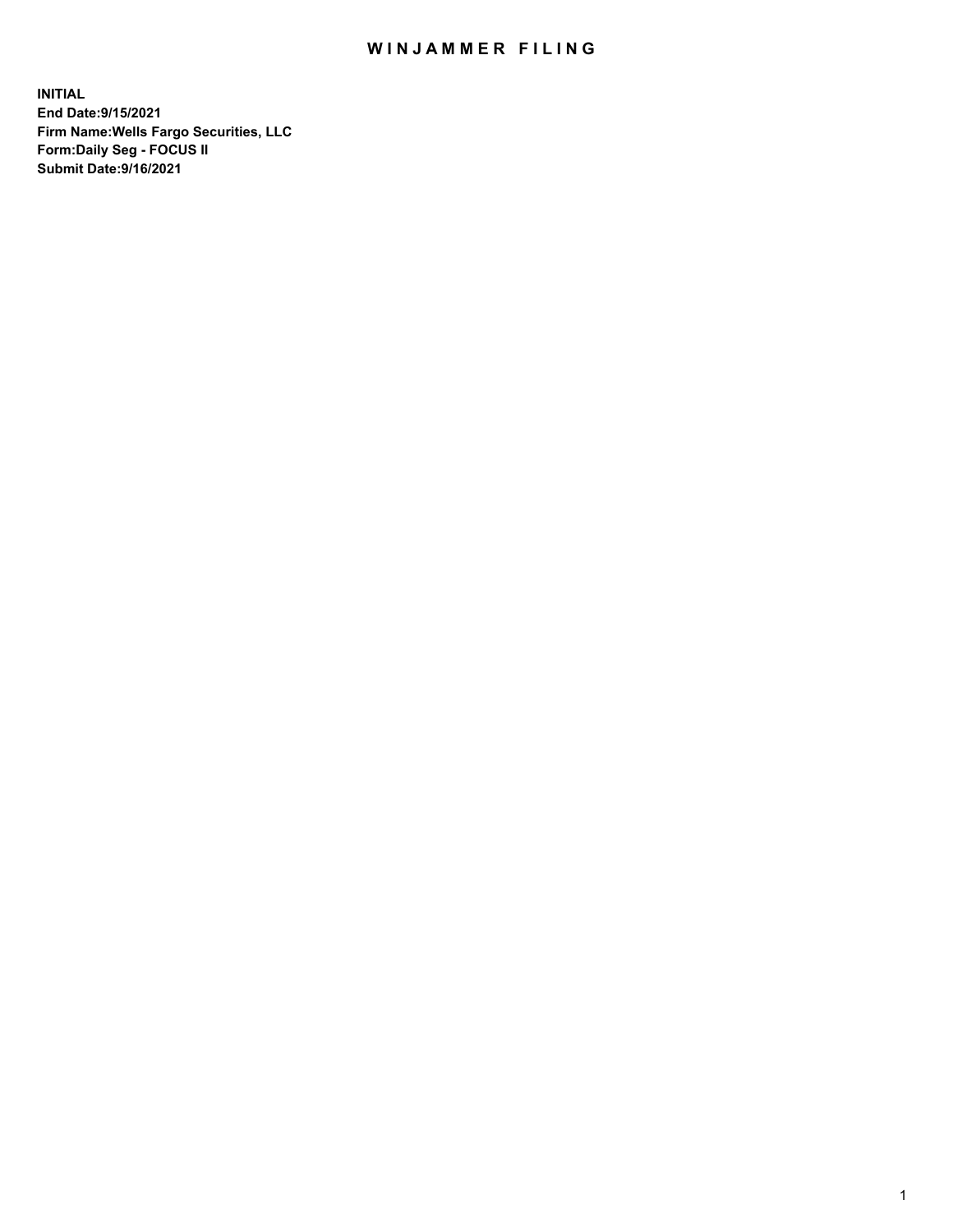**INITIAL End Date:9/15/2021 Firm Name:Wells Fargo Securities, LLC Form:Daily Seg - FOCUS II Submit Date:9/16/2021 Daily Segregation - Cover Page**

| Name of Company                                                                                                                                                                                                                                                                                                                | <b>Wells Fargo Securities LLC</b>                          |
|--------------------------------------------------------------------------------------------------------------------------------------------------------------------------------------------------------------------------------------------------------------------------------------------------------------------------------|------------------------------------------------------------|
| <b>Contact Name</b>                                                                                                                                                                                                                                                                                                            | <b>James Gnall</b>                                         |
| <b>Contact Phone Number</b>                                                                                                                                                                                                                                                                                                    | 917-699-6822                                               |
| <b>Contact Email Address</b>                                                                                                                                                                                                                                                                                                   | james.w.gnall@wellsfargo.com                               |
| FCM's Customer Segregated Funds Residual Interest Target (choose one):<br>a. Minimum dollar amount: ; or<br>b. Minimum percentage of customer segregated funds required:% ; or<br>c. Dollar amount range between: and; or<br>d. Percentage range of customer segregated funds required between:% and%.                         | 270,000,000<br><u>0</u><br><u>00</u><br>0 <sub>0</sub>     |
| FCM's Customer Secured Amount Funds Residual Interest Target (choose one):<br>a. Minimum dollar amount: ; or<br>b. Minimum percentage of customer secured funds required:% ; or<br>c. Dollar amount range between: and; or<br>d. Percentage range of customer secured funds required between: % and %.                         | 40,000,000<br><u>0</u><br>0 <sub>0</sub><br>0 <sub>0</sub> |
| FCM's Cleared Swaps Customer Collateral Residual Interest Target (choose one):<br>a. Minimum dollar amount: ; or<br>b. Minimum percentage of cleared swaps customer collateral required:% ; or<br>c. Dollar amount range between: and; or<br>d. Percentage range of cleared swaps customer collateral required between:% and%. | 375,000,000<br><u>0</u><br>0 Q<br><u>00</u>                |

Attach supporting documents CH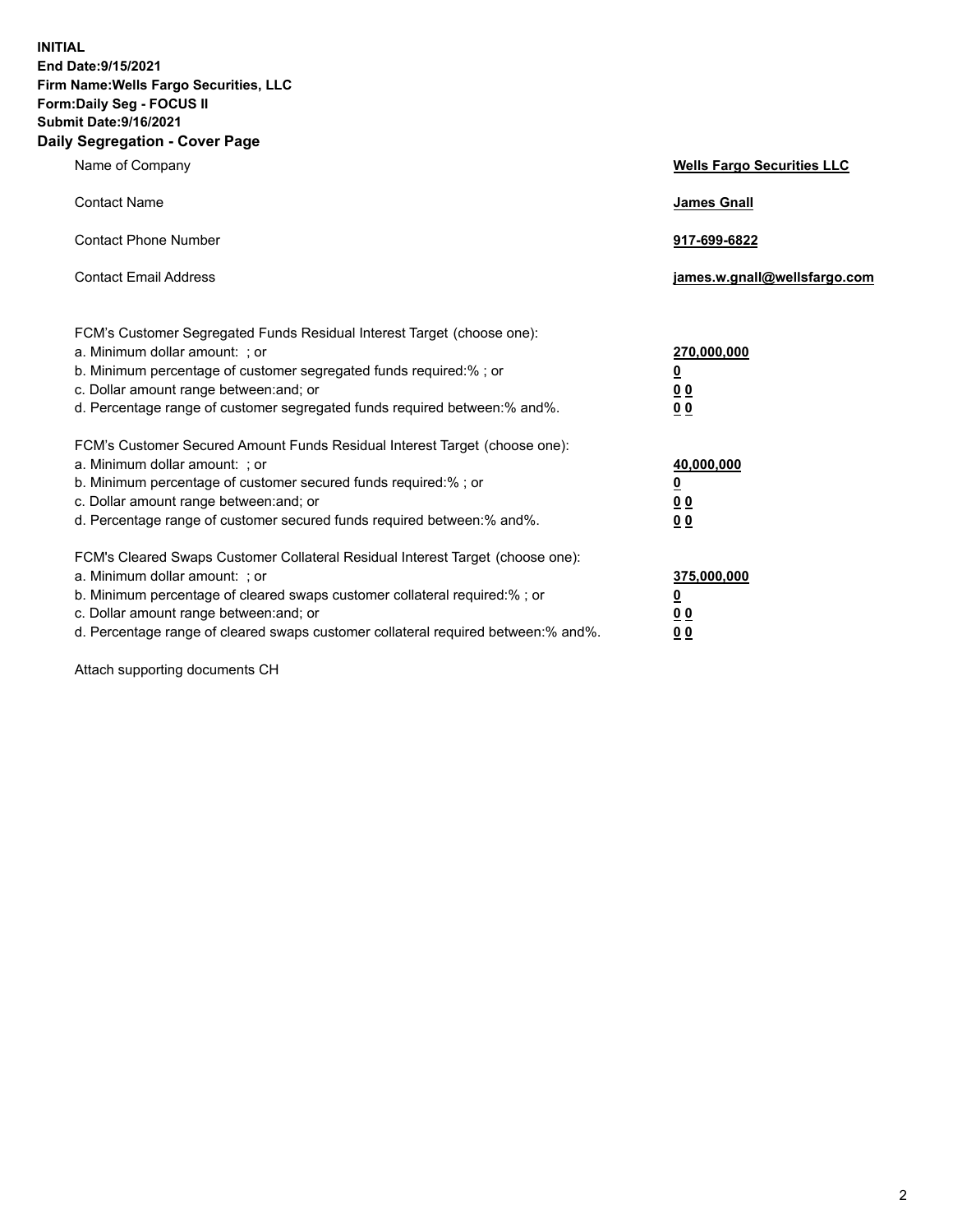**INITIAL End Date:9/15/2021 Firm Name:Wells Fargo Securities, LLC Form:Daily Seg - FOCUS II Submit Date:9/16/2021**

## **Daily Segregation - Secured Amounts**

|    | Foreign Futures and Foreign Options Secured Amounts                                                          |                                   |
|----|--------------------------------------------------------------------------------------------------------------|-----------------------------------|
|    | Amount required to be set aside pursuant to law, rule or regulation of a foreign                             | $0$ [7305]                        |
|    | government or a rule of a self-regulatory organization authorized thereunder                                 |                                   |
| 1. | Net ledger balance - Foreign Futures and Foreign Option Trading - All Customers                              |                                   |
|    | A. Cash                                                                                                      | 197,358,198 [7315]                |
|    | B. Securities (at market)                                                                                    | 217,593,826 [7317]                |
| 2. | Net unrealized profit (loss) in open futures contracts traded on a foreign board of trade                    | 48,251,219 [7325]                 |
| 3. | Exchange traded options                                                                                      |                                   |
|    |                                                                                                              |                                   |
|    | a. Market value of open option contracts purchased on a foreign board of trade                               | $0$ [7335]                        |
|    | b. Market value of open contracts granted (sold) on a foreign board of trade                                 | -59,607 [7337]                    |
| 4. | Net equity (deficit) (add lines 1. 2. and 3.)                                                                | 463,143,636 [7345]                |
| 5. | Account liquidating to a deficit and account with a debit balances - gross amount                            | 7,805,575 [7351]                  |
|    | Less: amount offset by customer owned securities                                                             | -7,792,467 [7352] 13,108 [7354]   |
| 6. | Amount required to be set aside as the secured amount - Net Liquidating Equity<br>Method (add lines 4 and 5) | 463,156,744 [7355]                |
| 7. | Greater of amount required to be set aside pursuant to foreign jurisdiction (above) or line                  | 463,156,744 [7360]                |
|    | 6.                                                                                                           |                                   |
|    | FUNDS DEPOSITED IN SEPARATE REGULATION 30.7 ACCOUNTS                                                         |                                   |
| 1. | Cash in banks                                                                                                |                                   |
|    | A. Banks located in the United States                                                                        | 74,538,853 [7500]                 |
|    | B. Other banks qualified under Regulation 30.7                                                               | 27,864,224 [7520] 102,403,077     |
|    |                                                                                                              | [7530]                            |
| 2. | Securities                                                                                                   |                                   |
|    | A. In safekeeping with banks located in the United States                                                    | 134,453,350 [7540]                |
|    | B. In safekeeping with other banks qualified under Regulation 30.7                                           | 0 [7560] 134,453,350 [7570]       |
| 3. | Equities with registered futures commission merchants                                                        |                                   |
|    | A. Cash                                                                                                      | 29,566,553 [7580]                 |
|    | <b>B.</b> Securities                                                                                         | 103,154,150 [7590]                |
|    | C. Unrealized gain (loss) on open futures contracts                                                          | 1,895,663 [7600]                  |
|    | D. Value of long option contracts                                                                            | $0$ [7610]                        |
|    | E. Value of short option contracts                                                                           | -59,607 [7615] 134,556,759 [7620] |
| 4. | Amounts held by clearing organizations of foreign boards of trade                                            |                                   |
|    | A. Cash                                                                                                      |                                   |
|    | <b>B.</b> Securities                                                                                         | $0$ [7640]                        |
|    |                                                                                                              | $0$ [7650]                        |
|    | C. Amount due to (from) clearing organization - daily variation                                              | $0$ [7660]                        |
|    | D. Value of long option contracts                                                                            | $0$ [7670]                        |
|    | E. Value of short option contracts                                                                           | 0 [7675] 0 [7680]                 |
| 5. | Amounts held by members of foreign boards of trade                                                           |                                   |
|    | A. Cash                                                                                                      | -31,264,794 [7700]                |
|    | <b>B.</b> Securities                                                                                         | 200,103,690 [7710]                |
|    | C. Unrealized gain (loss) on open futures contracts                                                          | 23,938,870 [7720]                 |
|    | D. Value of long option contracts                                                                            | $0$ [7730]                        |
|    | E. Value of short option contracts                                                                           | 0 [7735] 192,777,766 [7740]       |
| 6. | Amounts with other depositories designated by a foreign board of trade                                       | $0$ [7760]                        |
| 7. | Segregated funds on hand                                                                                     | $0$ [7765]                        |
| 8. | Total funds in separate section 30.7 accounts                                                                | 564,190,952 [7770]                |
| 9. | Excess (deficiency) Set Aside for Secured Amount (subtract line 7 Secured Statement                          | 101,034,208 [7380]                |
|    | Page 1 from Line 8)                                                                                          |                                   |
|    |                                                                                                              |                                   |

- 10. Management Target Amount for Excess funds in separate section 30.7 accounts **40,000,000** [7780]
- 11. Excess (deficiency) funds in separate 30.7 accounts over (under) Management Target **61,034,208** [7785]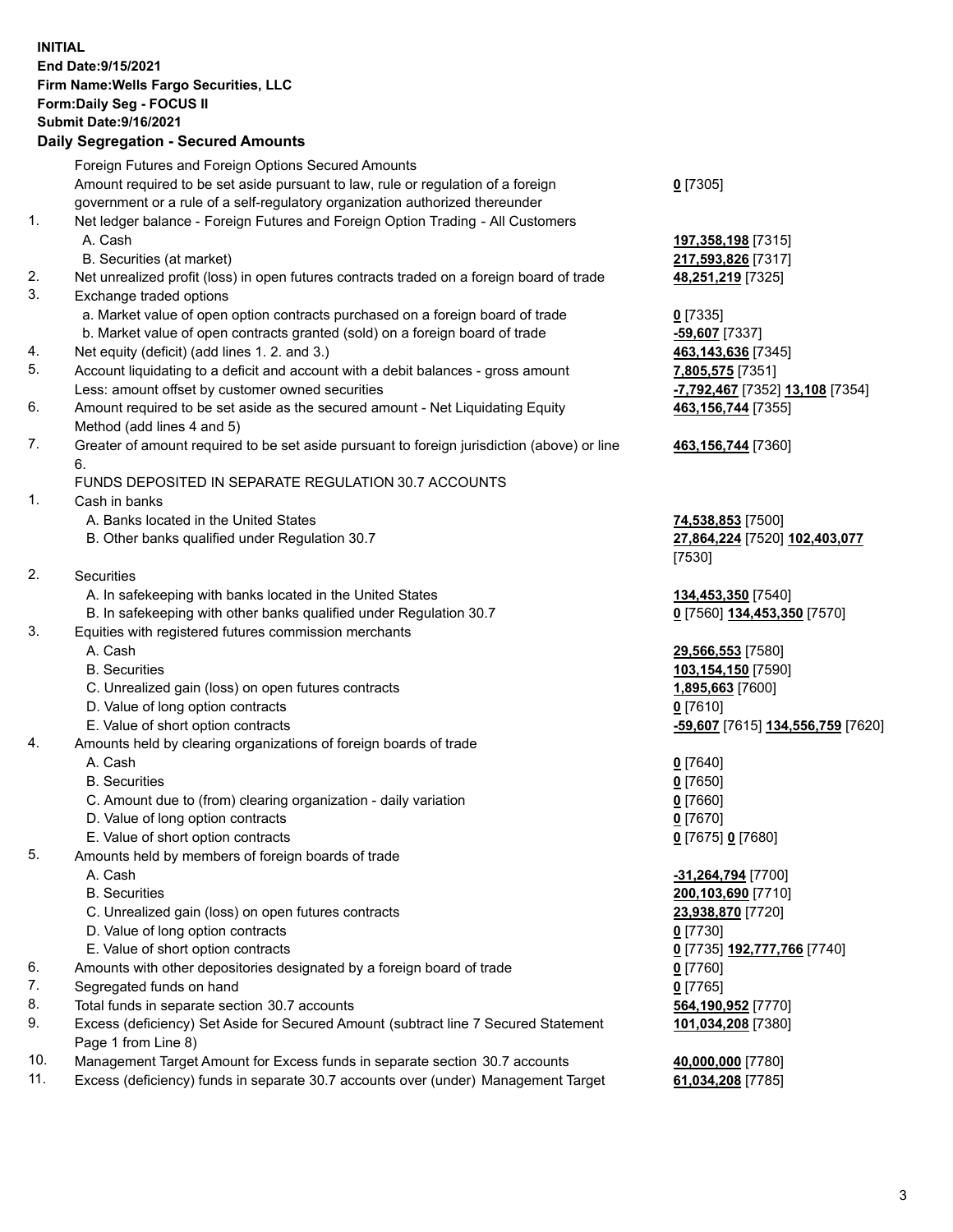**INITIAL End Date:9/15/2021 Firm Name:Wells Fargo Securities, LLC Form:Daily Seg - FOCUS II Submit Date:9/16/2021**

## **Daily Segregation - Segregation Statement**

SEGREGATION REQUIREMENTS(Section 4d(2) of the CEAct)

|     | 0LONLOATION INLQ011\LIVILIVTO(0000011 70(2) 01 010 OLA00)                           |                                |
|-----|-------------------------------------------------------------------------------------|--------------------------------|
| 1.  | Net ledger balance                                                                  |                                |
|     | A. Cash                                                                             | 3,285,711,250 [7010]           |
|     | B. Securities (at market)                                                           | 1,813,663,704 [7020]           |
| 2.  | Net unrealized profit (loss) in open futures contracts traded on a contract market  | -572,873,718 [7030]            |
| 3.  | Exchange traded options                                                             |                                |
|     | A. Add market value of open option contracts purchased on a contract market         | 3,287,107,135 [7032]           |
|     | B. Deduct market value of open option contracts granted (sold) on a contract market | $-3,035,478,262$ [7033]        |
| 4.  | Net equity (deficit) (add lines 1, 2 and 3)                                         | 4,778,130,109 [7040]           |
| 5.  | Accounts liquidating to a deficit and accounts with                                 |                                |
|     | debit balances - gross amount                                                       | 124,119,589 [7045]             |
|     | Less: amount offset by customer securities                                          | -113,806,913 [7047] 10,312,676 |
|     |                                                                                     | [7050]                         |
| 6.  | Amount required to be segregated (add lines 4 and 5)                                | 4,788,442,785 [7060]           |
|     | FUNDS IN SEGREGATED ACCOUNTS                                                        |                                |
| 7.  | Deposited in segregated funds bank accounts                                         |                                |
|     | A. Cash                                                                             | 260,459,259 [7070]             |
|     | B. Securities representing investments of customers' funds (at market)              | 270,100,245 [7080]             |
|     | C. Securities held for particular customers or option customers in lieu of cash (at | 720,558,924 [7090]             |
|     | market)                                                                             |                                |
| 8.  | Margins on deposit with derivatives clearing organizations of contract markets      |                                |
|     | A. Cash                                                                             | 1,928,149,227 [7100]           |
|     | B. Securities representing investments of customers' funds (at market)              | 810,245,677 [7110]             |
|     | C. Securities held for particular customers or option customers in lieu of cash (at | 1,093,104,780 [7120]           |
|     | market)                                                                             |                                |
| 9.  | Net settlement from (to) derivatives clearing organizations of contract markets     | $-52,846,963$ [7130]           |
| 10. | Exchange traded options                                                             |                                |
|     | A. Value of open long option contracts                                              | 3,287,107,135 [7132]           |
|     | B. Value of open short option contracts                                             | -3,035,478,262 [7133]          |
| 11. | Net equities with other FCMs                                                        |                                |
|     | A. Net liquidating equity                                                           | $0$ [7140]                     |
|     | B. Securities representing investments of customers' funds (at market)              | $0$ [7160]                     |
|     | C. Securities held for particular customers or option customers in lieu of cash (at | $0$ [7170]                     |
|     | market)                                                                             |                                |
| 12. | Segregated funds on hand                                                            | $0$ [7150]                     |
| 13. | Total amount in segregation (add lines 7 through 12)                                | 5,281,400,022 [7180]           |
| 14. | Excess (deficiency) funds in segregation (subtract line 6 from line 13)             | 492,957,237 [7190]             |
| 15. | Management Target Amount for Excess funds in segregation                            | 270,000,000 [7194]             |
| 16. | Excess (deficiency) funds in segregation over (under) Management Target Amount      | 222,957,237 [7198]             |
|     | <b>Excess</b>                                                                       |                                |